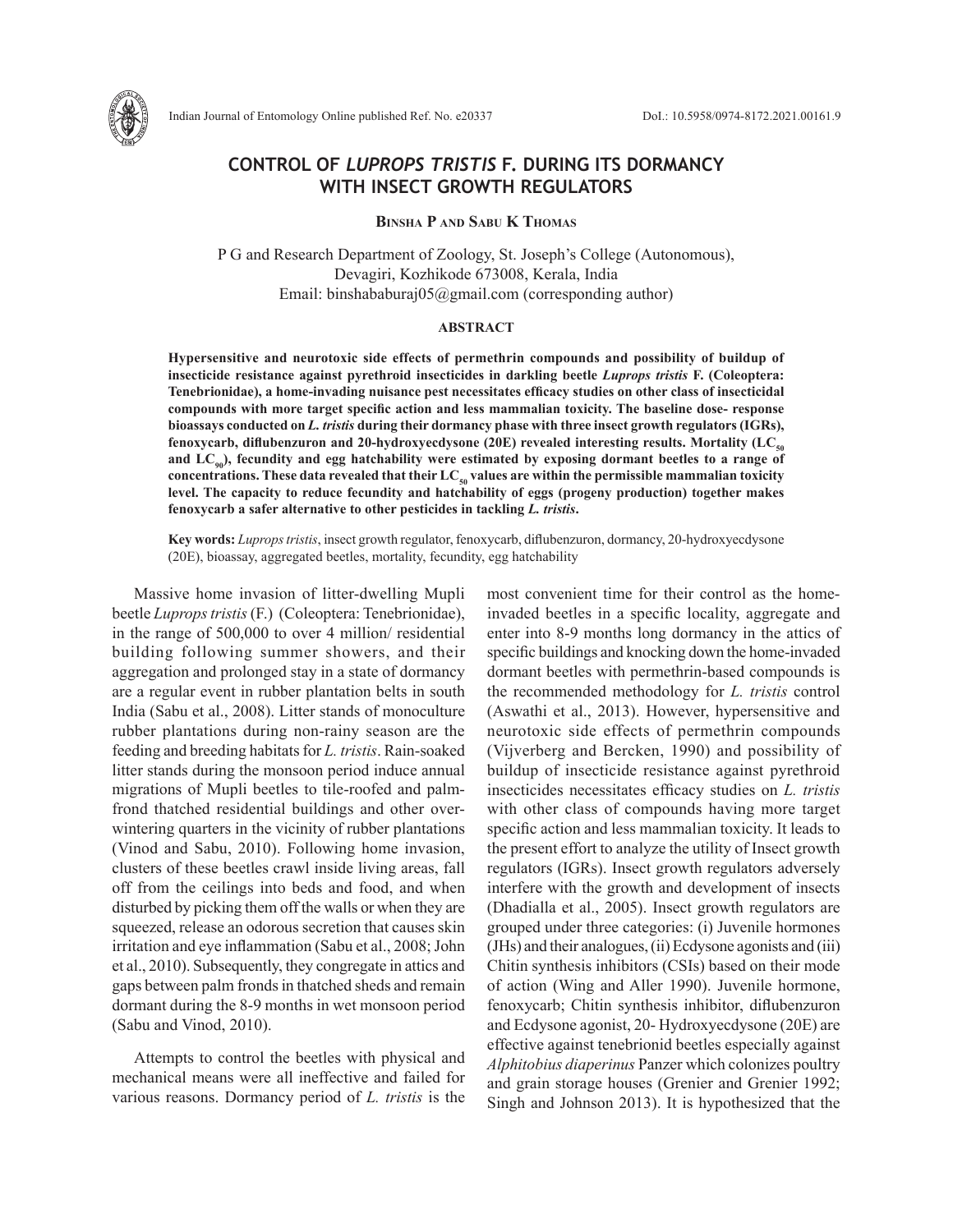above three insect growth regulators (IGRs) which were effective against *A. diaperinus* with similar habits of aggregaion will be effective against *L. tristis.* Results will provide baseline data on the susceptibility of dormant *L. tristis* to the tested IGRs, which can be used as reference points for application of the compounds to the aggregated dormant beetles in residential areas.

## **MATERIALS AND METHODS**

Aggregated dormant beetles were collected from a residential building near to 15 years old 5- ha rubber plantation (*Hevea brasiliensis* [Wild.ex ADR. De Jus] Muell. Arg. Of RRII 105 clone) from Kodenchery, Kozhikode, Kerala (11.4719°N,75.96899°E) by third week of August 2018. Collected beetles were maintained in laboratory by providing the cultural setup for dormancy (Sabu et al., 2008). Three insect growth regulators viz., a juvenile hormone analog (JHA), fenoxycarb (98%); a chitin synthesis inhibitor (CSI), diflubenzuron (99%); and the molting hormone, 20-hydroxyecdysone (20E) (98%) (Sigma Aldrich Laborchemikalien GmbH) were assayed. Stock solutions of 1000 ppm concentration of fenoxycarb, diflubenzuron and 20E were made by dissolving them in acetone. Serial dilutions of stock solutions were done to achieve five different concentrations-- of IGRs such as 0.01 ppm, 0.1 ppm, 1 ppm, 10 ppm and 100 ppm. Collected dormant beetles were exposed to selected concentration of three IGRs following the filter paper bioassay method (Tomberlin et al., 2002; Sheppard and Hinkle, 1987). Experimental setup containing Whatman No.1 filter paper (30 cm<sup>2</sup> ) placed in PVC vials (Tarsons;  $5.5 \times 4.5$  cm; 50 ml capacity) for each concentration of the IGR was used. One ml of specific concentration of IGR was applied to the filter paper placed in individual vial with a micropipette for getting concentrations 3.33 mg/ cm<sup>2</sup>, 0.33 mg/ cm<sup>2</sup>, 0.03 mg/ cm<sup>2</sup>, 0.003 mg/ cm<sup>2</sup> and 0.0003 mg/ cm2 . Filter paper wetted with acetone alone served as control.

Dormant adult beetles in stock culture were sexed based on sternal notch methodology (Vinod et al., 2008) and five mating pairs were transferred into each labeled vial. Six replicates were kept for each concentration of each IGR in experimental set up and three replicates were maintained for control in each set up. Beetles were observed at 24 hrs interval to record their mortality to fix the acute toxicity of each IGR tested. Towards the end of their dormancy period each mating pair of live beetles was transferred into post dormancy cultural set ups (Sabu et al., 2008). At the end of their postdormancy period, egg lying was noted. Fecundity and % of egg hatchability were recorded. PROBIT analysis was used to determine lethal concentrations (LC) values and respective 95% confidence limits (Finney 1971, Robertson et al., 2007). All significance levels of variation in fecundity and % egg hatchability among the tested concentrations were subjected to two-way ANOVA and pair wise differences with Tukeys- Kramer Post hoc testes (t-tests). Significance was determined at  $p < 0.05$ . Analyses were done with Minitab software for Windows (Minitab 2010).

### **RESULTS AND DISCUSSION**

Lowest  $LC_{50}$  and  $LC_{90}$  values were recorded for fenoxycarb compared to 20E and diflubenzuron.  $LC_{\text{90}}$ concentrations obtained for fenoxycarb, diflubenzuron and 20E were  $2.30x10^7$  ppm,  $1.63x10^{25}$  ppm and  $1.12x10^{13}$  ppm and LC<sub>50</sub> concentrations were 8.1x10<sup>3</sup> ppm,  $1.14x10^{13}$  ppm and  $6.29x10^5$  ppm respectively. For all the compounds,  $LC_{90}$  values were higher than mammalian toxicity levels. LC<sub>50</sub> values of 20E and diflubenzuron, were higher than mammalian toxicity levels (LD<sub>50</sub> of 20E for mammals  $> 6000$  ppm; LD<sub>50</sub> of diflubenzuron for mammals > 4640 ppm, (Fischer and Hall 1992, Dinan and Lafont 2006) and  $LC_{50}$  value of fenoxycarb was lower than mammalian toxicity level  $(LD<sub>50</sub>$  for mammals >10000 ppm) (Sullivan 2000). Hence, though with the lowest  $LC_{50}$  value compared to other two compounds, lower mammalian toxicity level of fenoxycarb makes it as the safer IGR than 20E and diflubenzuron for direct killing of dormant *L. tristis*  aggregated inside residential buildings.

Fecundity of dormant beetles treated with five tested concentrations of fenoxycarb, diflubenzuron and 20E were lower than that of untreated control beetles ( $p <$ 0.05). Fecundity of beetles treated with fenoxycarb, diflubenzuron and 20E did not vary for all treatments (p > 0.05) except for 100 ppm concentration treatment with diflubenzuron. Diflubenzuron at 100 ppm concentration recorded the lowest fecundity  $(24.67 \pm 1.03)$  which was 40% lower than the fecundity recorded with untreated control and 13.4% and 15.5 % lower than the fecundity with fenoxycarb and 20E respectively. Hatchability of eggs laid by dormant beetles treated with fenoxycarb, diflubenzuron and 20E were different at 100 ppm and 10 ppm concentrations (p< 0.05) and not different for other concentrations. Lowest hatchability rate of eggs (19.67± 0.81) was observed in beetles exposed to 100 ppm concentration of diflubenzuron. When cumulative effect on progeny reduction (by combining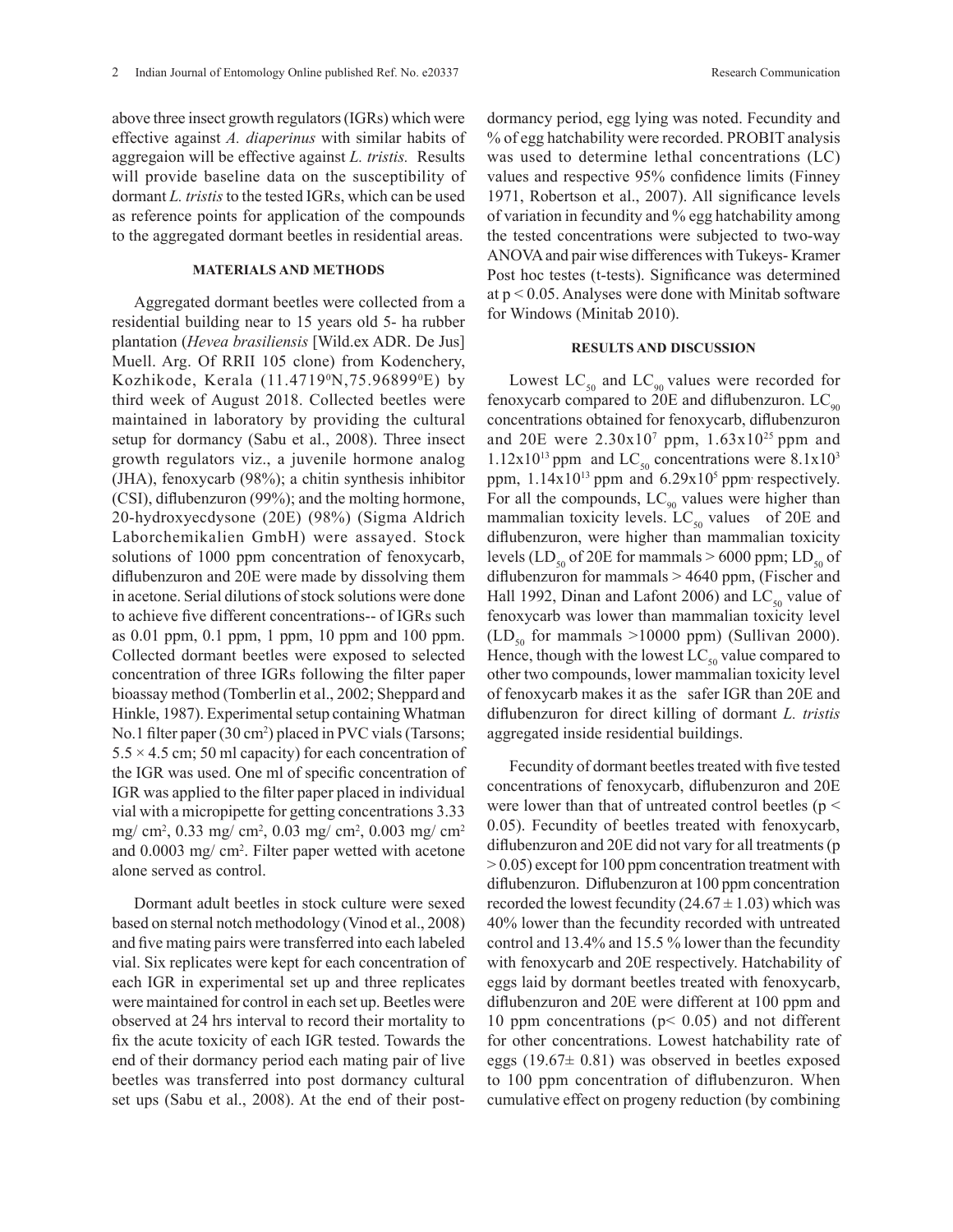| <b>IGR</b> | % mortality       |                   |                   |                   |                   |
|------------|-------------------|-------------------|-------------------|-------------------|-------------------|
|            | $100$ ppm         | $10$ ppm          | 1 ppm             | $0.1$ ppm         | $0.01$ ppm        |
| <b>FXB</b> | 65                | 56.66             | 55                | 53.33             | 50                |
| <b>DFB</b> | 53.33             | 51.22             | 50                | 50                | 46.67             |
| 20E        | 60                | 55                | 55                | 50                | 50                |
| Control    | 42                |                   |                   |                   |                   |
|            | Fecundity         |                   |                   |                   |                   |
| FXB a      | $28.50 \pm 1.87a$ | $35.33 \pm 1.86a$ | $38.17 \pm 1.47a$ | $38.50 \pm 2.16a$ | $39.5 \pm 1.38a$  |
| DFB a      | $24.67 \pm 1.03$  | $36.83 \pm 1.47a$ | $38.50 \pm 1.37a$ | $38.67 \pm 1.03a$ | $38.17 \pm 2.93a$ |
| 20Ea       | $29.16 \pm 1.47a$ | $35.50 \pm 1.97a$ | $36.50 \pm 1.64a$ | $37.5 \pm 1.05a$  | $41.50 \pm 2.17a$ |
| Control    | $40.83 \pm 2.36$  |                   |                   |                   |                   |
|            | Egg hatchability  |                   |                   |                   |                   |
| FXB a      | $24.17 \pm 1.94$  | $30.67 \pm 1.03$  | $33.83 \pm 1.94$  | $34.33 \pm 2.33$  | $34.17 \pm 0.75$  |
| DFB b      | $19.67 \pm 0.81$  | $33.50 \pm 1.04$  | $35.67 \pm 1.75a$ | $36.67 \pm 1.21a$ | $35.83 \pm 2.64$  |
| 20E        | $27.33 \pm 0.82$  | $34.33 \pm 2.25$  | $34.83 \pm 0.98a$ | $36.00 \pm 0.89a$ | $40.5 \pm 2.95$   |
| Control ab | $36.5 \pm 2.07$   |                   |                   |                   |                   |

Table 1. Mortality, fecundity and egg hatchability of *L. tristis* as influenced by the IGRs

Means in same column with similar letter (s) not significantly different ( $p$  > 0.05); values transformed to % for analysis, but actual values given here; FXB-fenoxycarb; DFB-Diflubenzuron; ZOE-Zohydroxy ecdyscre

both reduction in fecundity and hatchability rate of eggs laid) in the next life cycle stage, the post dormant phase alone is considered, diflubenzuron at 100 ppm with 47% reduction in progeny production was more effective than the 100 ppm concentrations of fenoxycarb and 20E with 33.80% and 25.12% reduction in progeny production.

Comparing the effects of three tested IGRs on dormant beetles, none of the three compounds was effective enough to control *L. tristis* by causing higher mortality of adults or significant reduction in progeny production with the permissible limits.

As fenoxycarb can bring down the population number of *L. tristis* substantially by causing 50% mortality of dormant beetles and later by causing 33.5% reduction in the progeny production in the surviving dormant beetles (during post dormancy phase after their return to the litter field after 5 months from application), collectively, it leads to a gradual 83.5% fall in the population of *L. tristis*, fenoxycarb is better than the other two tested IGRs and is a safer alternative to pesticides in controlling home invaded *L. tristis* and repeated applications in successive years can bring down the *L. tristis* populations**.**

## **ACKNOWLEDGEMENTS**

Financial assistance provided by the Department of Science and Technology - INSPIRE and laboratory infrastructure facilities provided by DST- FIST, Government of India are gratefully acknowledged.

#### **REFERENCES**

- Aswathi P, Sabu K T. 2013. Control of the Mupli Beetle, *Luprops tristis* (Coleoptera: Tenebrionidae), and Dormancy phase-related variation in insecticide susceptibility. Journal of Agricultural and Urban Entomology 29: 76-84.
- Dhadialla T S, Retnakaran A, Smagghe G. 2005. Insect growth and development disrupting Insecticides. 6: 55-116*.*
- Dhadialla T S, Glenn R, Carlson, Le D P. 1998. New Insecticides with Ecdysteroidal and Juvenile Hormone activity. Annual Review of Entomology 43: 545-569.
- Dinan L, Lafont R. 2006. Effects and application of arthropod steroid hormones (ecdysteroids) in mammals. Journal of Endocrinology  $191 \cdot 1 - 8$
- Edwards J P, Menn J J. 1981. The use of juvenoids in insect pest management. 6: 185-214.
- Finney D J. 1971. Probit analysis, 3rd ed. Cambridge University Press, Cambridge, U.K.
- Fischer S A, Hall L W. 1992. Environmental concentrations and aquatic toxicity data on diflubenzuron (Dimilin). Critical Reviews in Toxicology 22(1): 45-79.
- Grenier S, Grenier A M. 1992. Fenoxycarb, a fairly new insect growth regulator: a review of its effects on insects. Annals of Applied Biology 122: 369-403.
- Minitab Inc. 2010. MINITAB Statistical software, Release 16 for Windows. Minitab, Inc., State College, Pennsylvania.
- Robertson J L, Russell R M, Preisler H K, Savin N E. 2007. Bioassays with Arthropods, 2nd ed. CRC Press, Boca Raton, Florida. 224.
- Sabu K T, Vinod K V, Joby M C. 2008. Life history, aggregation, and dormancy of the rubber plantation litter beetle, *Luprops tristis*, from the rubber plantations of moist Southwestern Ghats. Journal of Insect Science 8(1): 1-17.
- Shepperd D C, Hinkle N C. 1987. A field procedure using disposable materials to evaluate horn fly insecticide resistance. Journal of Agricultural and Urban Entomology l4(1): 87-89.